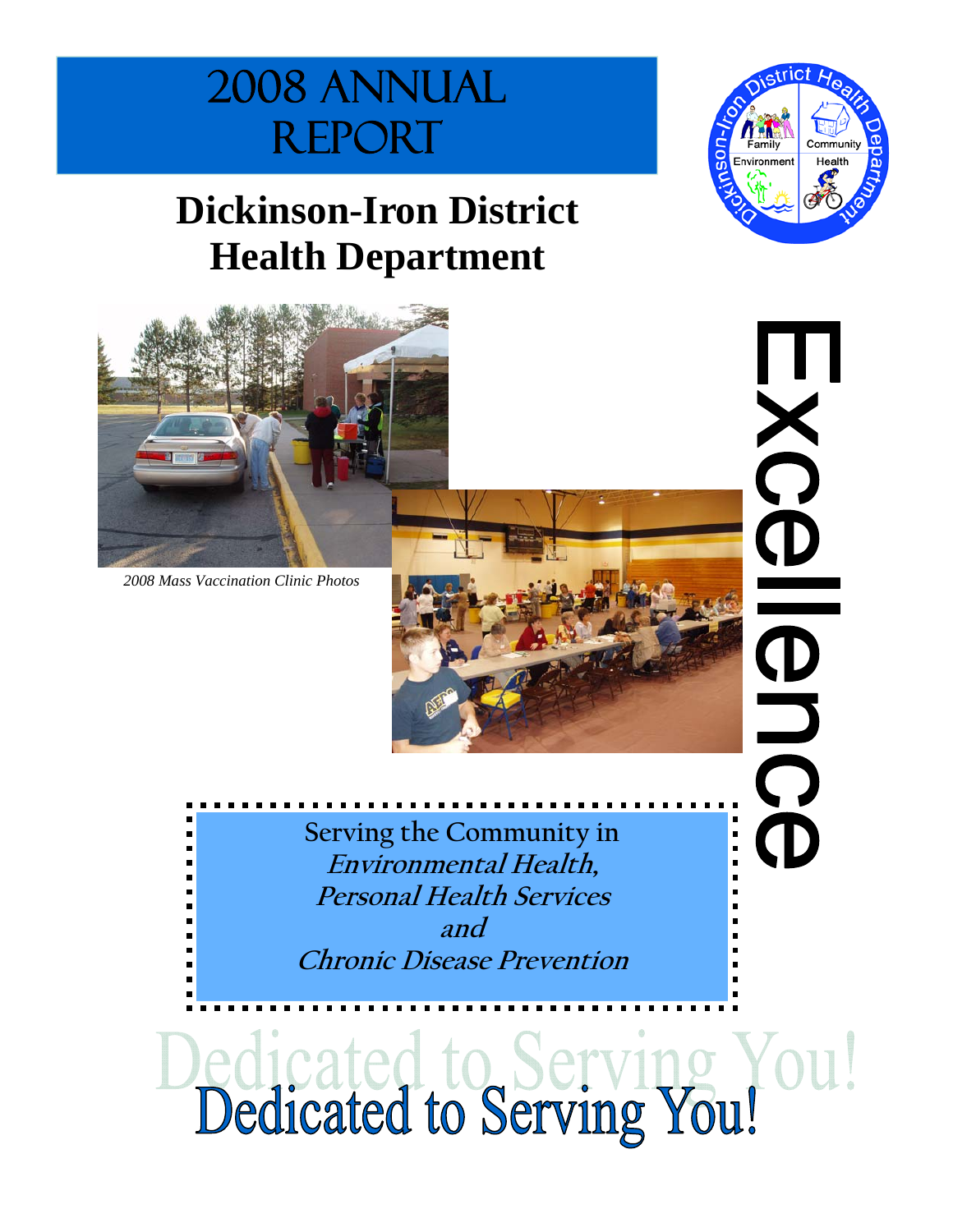To the Residents and Our Community Partners in Dickinson and Iron Counties:

I am pleased to offer you the Dickinson Iron District Health Department's Annual Report for 2008. It highlights some of the department's efforts to prevent disease, prolong life, and promote the health of our residents. Our success in these endeavors is the direct result of the efforts of highly professional Health Department staff, dedicated community partners and the ongoing support of the Board of Health.

In January 2008 the new, increased millage for the Department was strongly supported by the voters of Dickinson and Iron Counties. This vote is significant not only for the financial support it provides but equally important is the support that it clearly demonstrates for the activities and programs of the Health Department. All of us at the Health Department greatly appreciate this vote of confidence for our department and for public health.

This year has been marked by changes in key leadership positions primarily due to retirements. Our part time Medical Director, Dr. Randall Johnson, retired at the end of June after serving the Department for 11 years. We were very fortunate to be able to enter into an agreement with the Western Upper Peninsula District Health Department to share the services of a full time, highly qualified Public Health physician. Teresa Frankovich, M.D., M.P.H., a pediatrician with many years of experience in community settings, began her time with us in July. Her enthusiasm for public health and her commitment to serving the needs of our communities is exciting to see. Ron Matonich, our Environmental Health (EH) Director for over 40 years, also retired in June*.* Daren Deyaert, a 14 year veteran with the Department, was then appointed EH Director. Sheila McNulty, our Emergency Preparedness Coordinator (EPC) for the last 6 years, accepted a position in the Department as a Registered Sanitarian, in December*.* In January of 2009 we were fortunate to be able to hire Kristen Meske, a registered nurse, to fill the role of EPC.

Within these pages many of the activities and programs of the department are outlined. What is harder to convey is the caring and expertise that comes into play in the provision of these services. I am very proud to be a part of this agency, and deeply appreciate the commitment and dedication of the staff to the service of our communities. I encourage your review of the following report and invite your comments or suggestions. We are all partners in promoting and improving the health of Dickinson and Iron Counties.

Sincerely,

Linda Piper

Linda Piper, RN, BSN, MPH Director/ Health Officer





*Linda Piper, RN, BSN, MPH Director/Health Officer*

*Our Mission: "To assure the highest possible level of health for the people of the communities we serve."* 

**Health Department Administration** 

Linda Piper, RN, BSN, MPH Director/Health Officer

Teresa Frankovich, MD, MPH Medical Director

Stephen Markham, BS Finance Director

Joyce Ziegler, RN, BSN Community Health Services **Director** 

Daren Deyaert, RS, BS Environmental Health **Director** 

**Address:**  601 Washington Ave. Iron River, MI 49935 and 818 Pyle Drive Kingsford, MI 49802

> **Phone:**  (906) 265-9913 (906) 774-1868

**Fax:**  (906) 265-2950 (906) 774-9910

E-mail: rumpf@hline.org

**We're on the web! www.didhd.org** 

### Serving you since 1936

#### **Dickinson-Iron District Board of Health**

George Brunswick, Chair Frank Smith, Vice Chair Bob Black Rosalie King Joe Stevens Henry Wender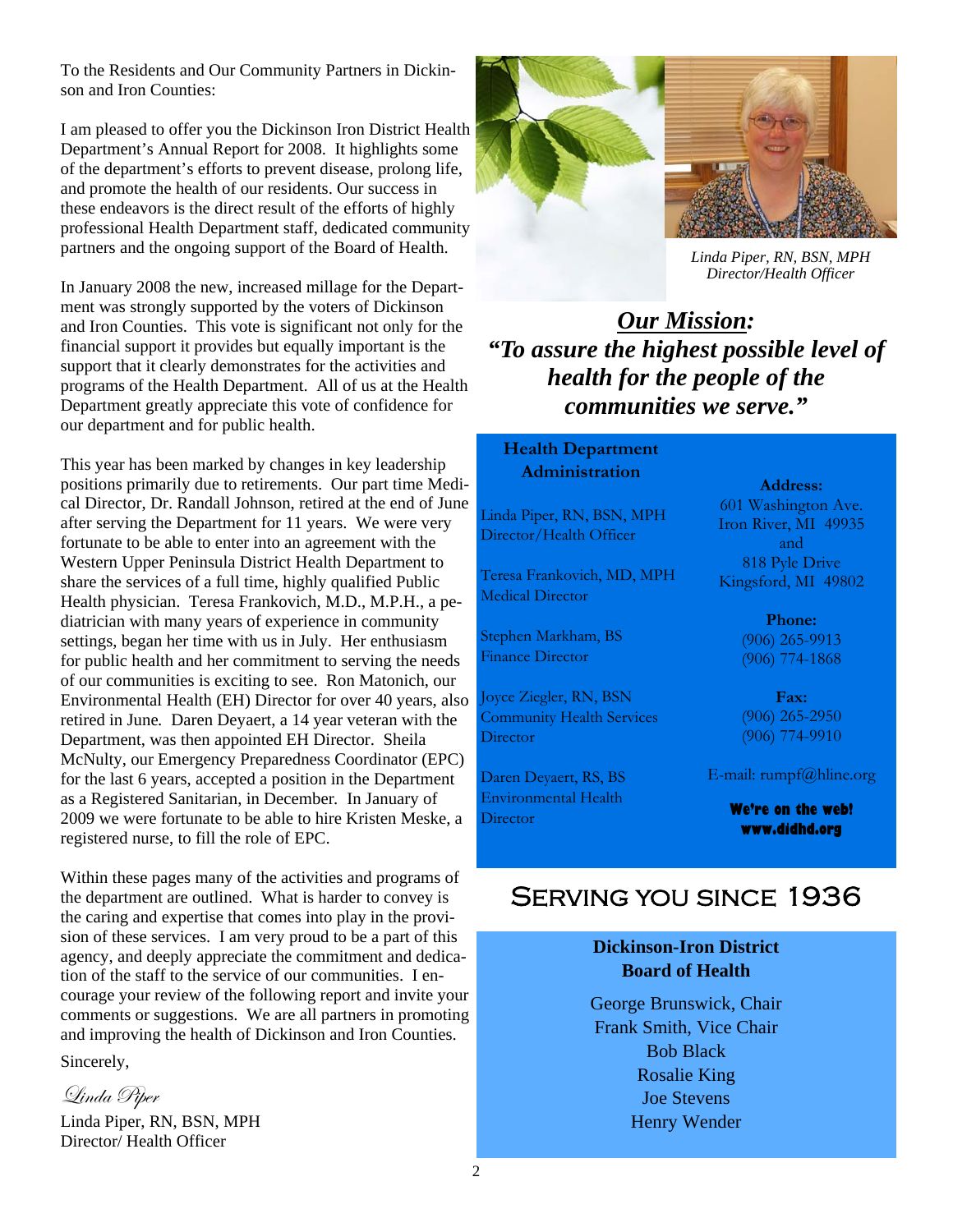### *Environmental Health Division*

#### **Food Protection**

- 234 licensed food service establishments which include all fixed, mobile, school, special transitory units, and vending machine locations.
- 42 temporary food service licenses were issued, each preceded by a site inspection.
- 6 plan reviews were conducted for new/remodeled food service establishments.
- 17 complaints were received and investigated as to their validity. Some of these complaints pertained to suspect food borne illnesses.
- 540 food service inspections (including follow-ups) were conducted by staff of the Environmental Health Division.

#### **On-Site Sewage Disposal Management One of the most important meth-**

- 155 construction permits were issued for residential and nonresidential facilities.
- 155 site evaluations were conducted prior to the issuance of the permits.
- 139 final inspections were performed either during or after completion of the system.
- **provide guidance and oversight for on-site sewage disposal.**

**ods of preventing the spread of disease and viral infection is the proper treatment of human wastewater. These programs** 

- 
- 262 field consultation activities were conducted.

#### **Private & Non-Community Water**

- 102 private water supply permits were issued.
- Zero Type II non-community water supply permits were issued.
- 11 final inspections were completed and system approvals granted.
- 19 water samples were obtained from 12 residences in Dickinson County as part of our contaminated site groundwater monitoring program.

#### **Community Health and Safety**

- **Assuring a good quality of life** 
	- **where we live and play is a**
	- **key component of these** 
		- **programs.**
- 14 annual inspections of public swimming pools and/or spas.
	- 23 annual campground inspections.
- 82 animal bites reported that were capable of transmitting rabies.
- 5 potential rabies specimens were processed and submitted to the state laboratory for testing.



*Daren Deyaert, EH Director* 

Other environmental health activities include the following: Home Loan Evaluations (private water and systems sewage), Subdivision Plan Reviews, Septage Disposal Site Evaluations, Adult/Child Care Evaluations, Tattoo Parlor Inspections and Licensing, Nuisance Complaints, dispensing radon information, selling kits, interpreting their results and assisting clients with potential correction measures.



**A fundamental objective of public health met by these** 

**programs is the protection of our lakes, streams and the water we drink.** 



**The focus of the food program is to assure a safe, clean food product for the public through**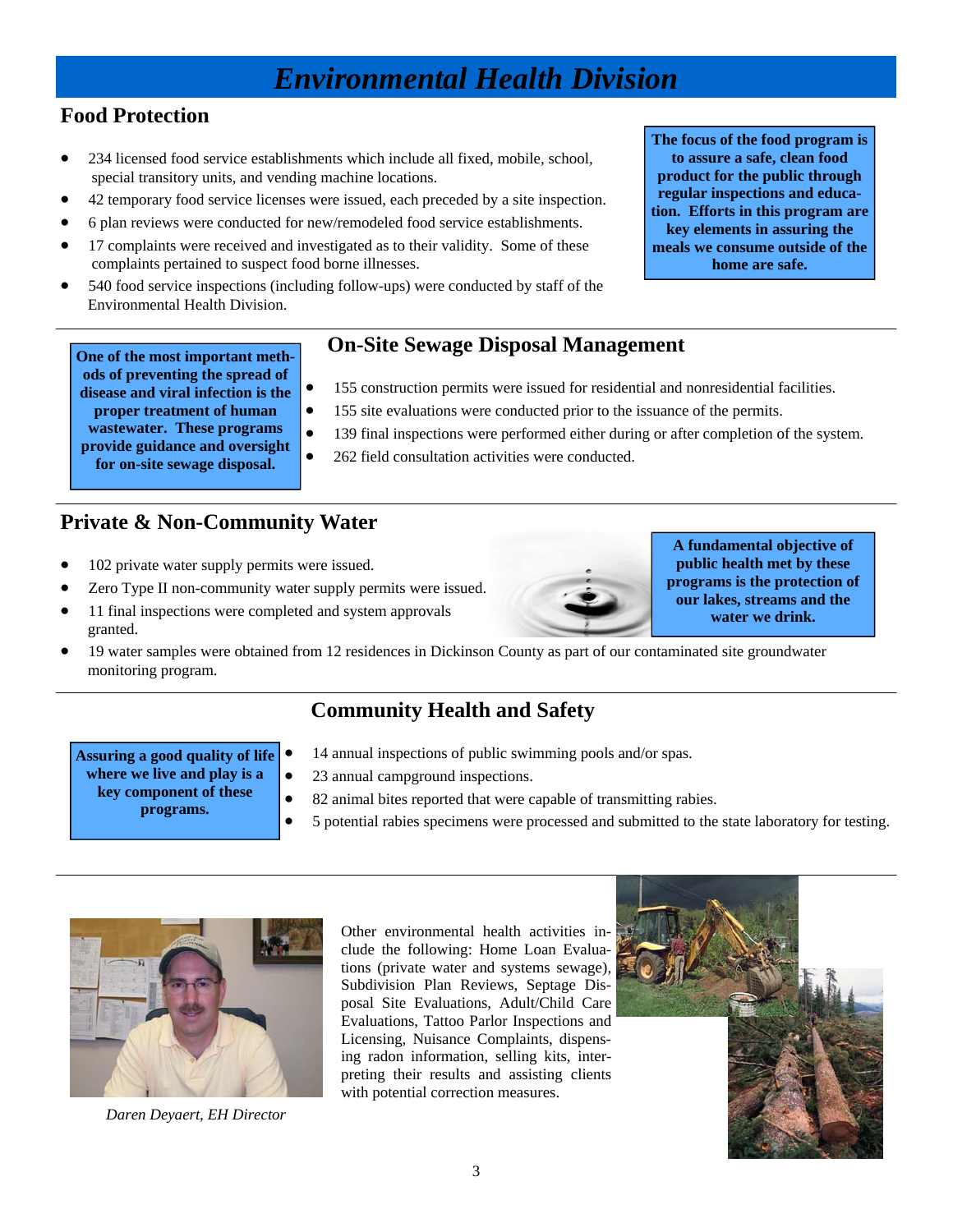## *Community Health Services Division*

|                                                   | <b>TB</b> Tests                            | 336 |                                                             |                        | <b>Vision School Age</b>                                 |       |
|---------------------------------------------------|--------------------------------------------|-----|-------------------------------------------------------------|------------------------|----------------------------------------------------------|-------|
|                                                   | <b>Reportable Diseases</b>                 |     |                                                             |                        | Acuity/muscle screenings                                 | 2,176 |
| $\bullet$                                         | Chronic Hepatitis C                        | 15  |                                                             | $\bullet$<br>$\bullet$ | Medical referrals                                        | 105   |
| $\bullet$                                         | Hepatitis C - Unknown 8                    |     |                                                             |                        |                                                          |       |
| $\bullet$                                         | Varicella                                  | 14  |                                                             |                        | <b>Vision Preschool</b>                                  |       |
| $\bullet$                                         | Campylobacter                              | 7   |                                                             |                        | Vision screenings                                        | 291   |
| $\bullet$                                         | Salmonella                                 | 3   |                                                             |                        | Medical referrals                                        | 12    |
| $\bullet$                                         | Giardia                                    |     |                                                             |                        |                                                          |       |
| $\bullet$                                         | Cryptosporidiosis                          | 3   |                                                             |                        | <b>Tobacco Prevention</b>                                |       |
| $\bullet$                                         | Meningitis - Aseptic                       | 2   | Joyce Ziegler,<br><b>Community Health Services Director</b> | $\bullet$              | Vendor/retailer visits                                   | 24    |
| $\bullet$                                         | Histoplasmosis                             |     |                                                             | $\bullet$              | Probate Court referrals                                  | 6     |
| $\bullet$                                         | Kowasoski                                  |     | 1                                                           |                        |                                                          |       |
| $\bullet$                                         | Lymes                                      |     |                                                             |                        | <b>Worksite Heart Health Screenings</b>                  | 74    |
| $\bullet$                                         | <b>Mumps</b>                               |     |                                                             |                        |                                                          |       |
| $\bullet$                                         | Strep Pneumonia                            |     | 3                                                           |                        | Women, Infants & Children (WIC)                          |       |
| $\bullet$                                         | Blastomycosis                              |     | 4                                                           |                        | Clients enrolled                                         | 1,253 |
| $\bullet$                                         | Influenza                                  |     | 5                                                           | $\bullet$              | Client visits with CPA                                   | 2,163 |
| $\bullet$                                         | <b>Active TB</b>                           |     | $\mathbf{1}$                                                |                        | Coupon pick-up and self-directed nutrition               |       |
| $\bullet$                                         | Escherichia Coli                           |     | 1                                                           |                        | education visits                                         | 1,993 |
|                                                   |                                            |     |                                                             |                        | Nutrition education classes                              | 48    |
|                                                   | <b>Immunizations</b>                       |     |                                                             |                        | Clients attending nutrition education classes            | 306   |
| $\bullet$                                         | Clients                                    |     | 4,241                                                       |                        | Client visits with Registered Dietician                  | 209   |
| $\bullet$                                         | Doses                                      |     | 9,047                                                       |                        |                                                          |       |
|                                                   |                                            |     |                                                             |                        | <b>Maternal Infant Health Program (Maternal Support)</b> |       |
| <b>Sexually Transmitted Disease (STD) Control</b> |                                            |     |                                                             |                        | Families served                                          | 179   |
| $\bullet$                                         | Clients received HIV/AIDS                  |     |                                                             |                        | Professional home & office visits                        | 904   |
|                                                   | testing and counseling                     |     | 77                                                          |                        |                                                          |       |
| $\bullet$                                         | STD testing/education                      |     | 171                                                         |                        | <b>Children's Special Health Care Services</b>           |       |
| $\bullet$                                         | STD positive results                       |     | 30                                                          |                        | Children enrolled                                        | 110   |
| $\bullet$                                         | STD's reported from community              |     |                                                             |                        | Maternal Infant Health Program (Infant Support)          |       |
|                                                   | for follow-up                              |     | 44                                                          |                        | Families served                                          | 199   |
|                                                   |                                            |     |                                                             |                        | Professional home visits                                 | 1,085 |
| <b>Breast &amp; Cervical Cancer Control</b>       |                                            |     |                                                             |                        |                                                          |       |
|                                                   | Program                                    |     |                                                             |                        | <b>Early On</b>                                          |       |
|                                                   | Clients enrolled                           |     | 283                                                         |                        | Families served                                          | 98    |
| $\bullet$                                         | <b>Mammograms</b>                          |     | 268                                                         |                        | Professional home & office visits                        | 265   |
|                                                   | Cervical abnormalities referred            |     | 9                                                           |                        |                                                          |       |
| $\bullet$                                         | Breast abnormalities referred              |     | 29                                                          |                        | <b>Impetus</b>                                           |       |
|                                                   |                                            |     |                                                             |                        | Families served                                          | 132   |
|                                                   | <b>Adult Screening</b><br>Clients enrolled |     | 134                                                         |                        | Professional home & office visits                        | 769   |
| $\bullet$                                         | Medical referrals                          |     | 24                                                          |                        |                                                          |       |
| $\bullet$                                         |                                            |     |                                                             |                        | <b>Great Parents, Great Start</b>                        |       |
|                                                   | <b>Family Planning</b>                     |     |                                                             |                        | Families served                                          | 30    |
| $\bullet$                                         | Clients enrolled                           |     | 808                                                         |                        | Professional home visits                                 | 105   |
| $\bullet$                                         | Services provided                          |     | 1,573                                                       |                        |                                                          |       |
|                                                   |                                            |     |                                                             |                        | <b>Strong Families, Safe Children</b>                    |       |
|                                                   | <b>Hearing School Age</b>                  |     |                                                             |                        |                                                          |       |
| $\bullet$                                         | Hearing screenings                         |     | 895                                                         |                        | Families served<br>16                                    |       |
| $\bullet$                                         | Audiograms                                 |     | 115                                                         |                        | Professional home                                        |       |
| $\bullet$                                         | Medical referrals                          |     | 21                                                          |                        | visits<br>111                                            |       |
|                                                   |                                            |     |                                                             |                        |                                                          |       |
|                                                   | <b>Hearing Preschool</b>                   |     |                                                             |                        |                                                          |       |
| $\bullet$                                         | Hearing screenings                         |     | 255                                                         |                        |                                                          |       |

- Medical referrals 0
	- 4

**1940**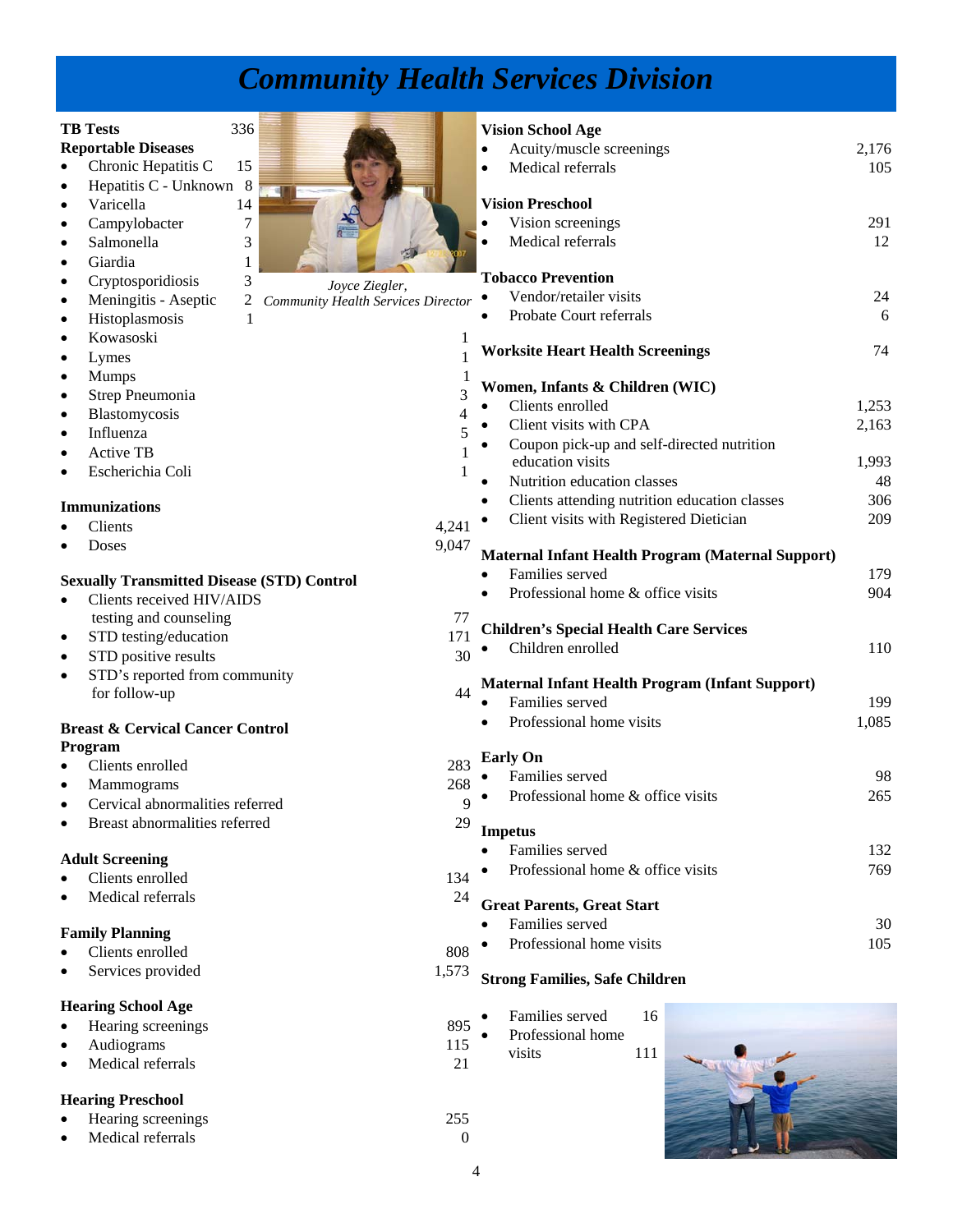### *Emergency Preparedness*

The Dickinson-Iron District Health Department continues to receive funding from the Michigan Department of Community Health and the Centers for Disease Control to enhance preparedness for response to public health emergencies which include pandemic influenza.

Listed below are the following preparedness activities that were conducted in 2008:

- Participation with our local partners in a second school table-top exercise in April; a mass fatalities table-top exercise with our border Wisconsin counties, Florence and Marinette in September; and a Strategic National Stockpile (SNS) exercise in September.
- Initiated a Food Resource Committee for vulnerable populations with participants representing the local food pantries, school food service and meal programs. The purpose is to sustain food resources for individuals and families that find it difficult to stockpile emergency food.

statewide system tests. These radios help the Health Department communicate with local, regional, and State emergency responders. The radios are tested monthly and quarterly.



*Kristen Meske, Emergency Preparedness Coordinator* 

- ∗ Each Health Department submitted their Strategic National Stockpile plan to the State for review. The Dickinson-Iron District Health Department was 1 of 3 Health Departments to receive a grade of 100% for their plan.
- ∗ Continued collaboration with local and regional emergency response partners along with the State of Michigan and the State of Wisconsin response partners.



- **2008 Revenues by Source:** Fees  $& \text{License}$  \$272,389 Insurance-3rd Party \$724,408 LPHO \$150,880 Fed/State Funding \$683,590 Local Effort \$327,536 Other \$211,667 **Total \$2,370,470 2008 Expenses by Division:**  Agency Support \$531,916 Community Health Program \$1,491,826 Environmental Health \$318,781 To Fund Balance  $$27,947$ **Total \$2,370,470**  *Steve Markham, Finance Director*  **2008 Revenue By Source** Fees & License 11% Fed/State Funding 29% Local Effort 14% Insurance-3rd Party 31% **Other** 9% LPHO 6% **2008 Expenses By Division** To Fund Balance 1% **Environmental** Health 13% **Community** Health Programs 64% Agency Support 22%
- Continued with participation in 800 Mega Hertz